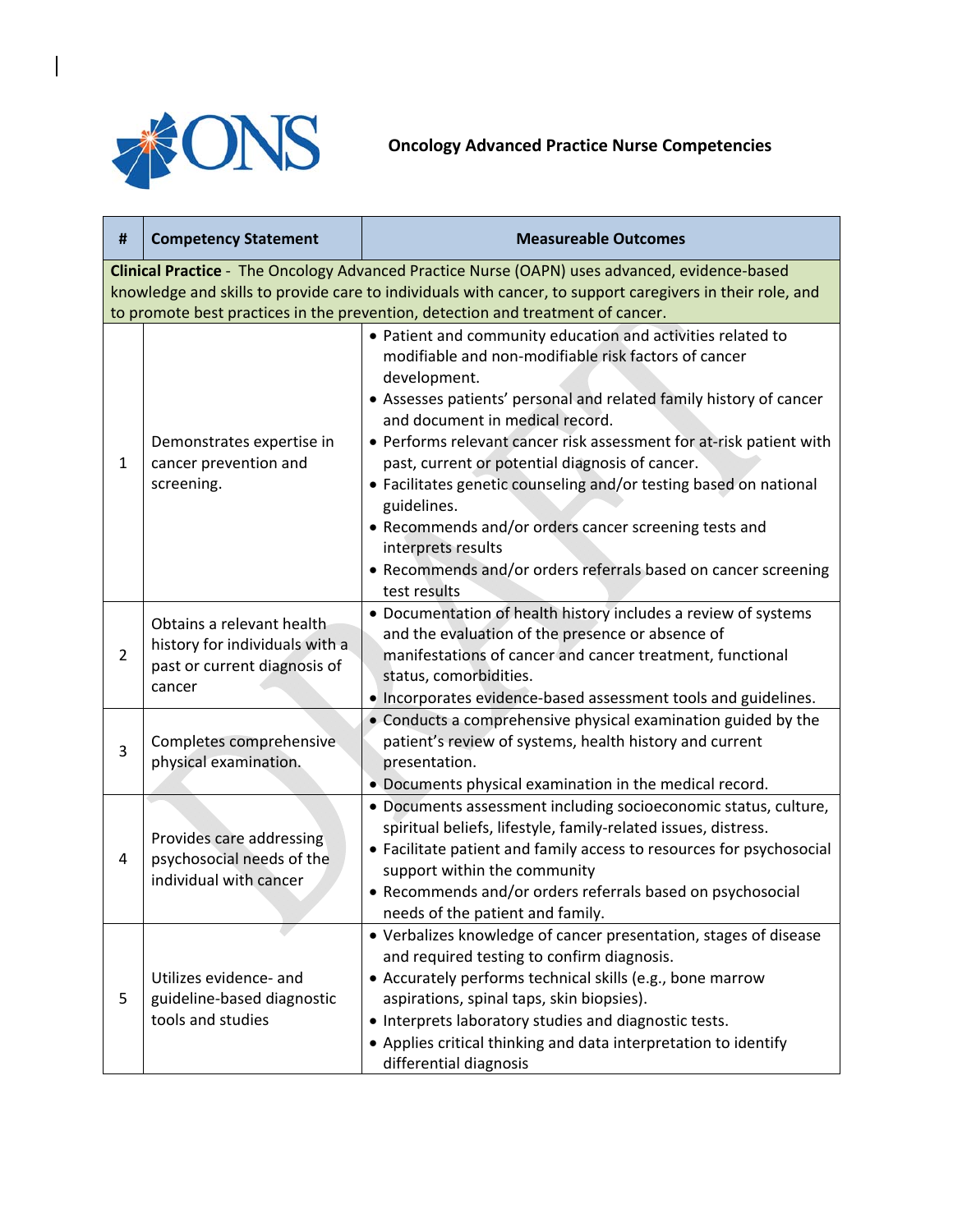| 6  | Develops and/or implements<br>treatment plan appropriate<br>for complex cancer patient                | • Considers comorbidities, cancer treatment and symptoms. Plans<br>and/or implements treatment appropriate for complex patient.<br>• Utilizes guidelines and protocols to provide evidence-based<br>care.<br>• Promptly recognizes changes in patient status and responds<br>with diagnostic testing or treatment measures as indicated.<br>Evaluates outcomes.<br>• Adapts plan to meet the needs of patients as they transition<br>through settings. |
|----|-------------------------------------------------------------------------------------------------------|--------------------------------------------------------------------------------------------------------------------------------------------------------------------------------------------------------------------------------------------------------------------------------------------------------------------------------------------------------------------------------------------------------------------------------------------------------|
| 7  | Applies knowledge of<br>systemic or localized cancer<br>therapies as indicated for<br>clinical role.  | • Maintains chemotherapy competency as required by<br>institutional guidelines.<br>• Evaluates treatment plan, progress, and outcomes of systemic<br>or localized therapies and recommends alterations based on<br>patient response                                                                                                                                                                                                                    |
| 8  | Applies knowledge of<br>pharmacotherapeutics as<br>indicated for clinical role                        | • Participates in ongoing education to advance knowledge of<br>medications as applies to professional practice.<br>• Engages in prescriptive drug management as indicated for<br>clinical role.<br>• Completes medication reconciliation at care transitions.                                                                                                                                                                                          |
| 9  | Integrates the needs of<br>cancer survivors into the<br>plan of care                                  | • Delegates, contributes, or completes survivorship care plan for<br>appropriate patients.<br>• Actively participate in the evaluation of patient history,<br>treatment, toxicities and overall survivorship needs                                                                                                                                                                                                                                     |
| 10 | Participates in clinical trials<br>and/or research as<br>appropriate to role.                         | • Provides information about clinical trials and research studies<br>for which patients may be eligible.<br>• Enrolls patients in clinical trials Contributes towards accrual of<br>patients in clinical trails<br>• Serves as a primary investigator (PI), co-PI, or on an Institutional<br><b>Review Board</b>                                                                                                                                       |
| 11 | Maximize patient safety in<br>the clinical setting through<br>established guidelines and<br>standards | · Document identification of high risk patients (fall, HAPI, CAUTI,<br>CLABSI)<br>• Consults appropriate personal as needed (physical therapy,<br>home health)<br>• Develop policies and procedures to minimize risks to patient<br>safety.<br>• Develop and oversee patient safety through quality monitoring.                                                                                                                                        |
| 12 | Demonstrates fiscally<br>responsible practice                                                         | • Documents diagnostic and procedural coding as applicable to<br>clinical role.<br>• Monitor the clinical outcomes and cost-effectiveness of<br>equipment and products.                                                                                                                                                                                                                                                                                |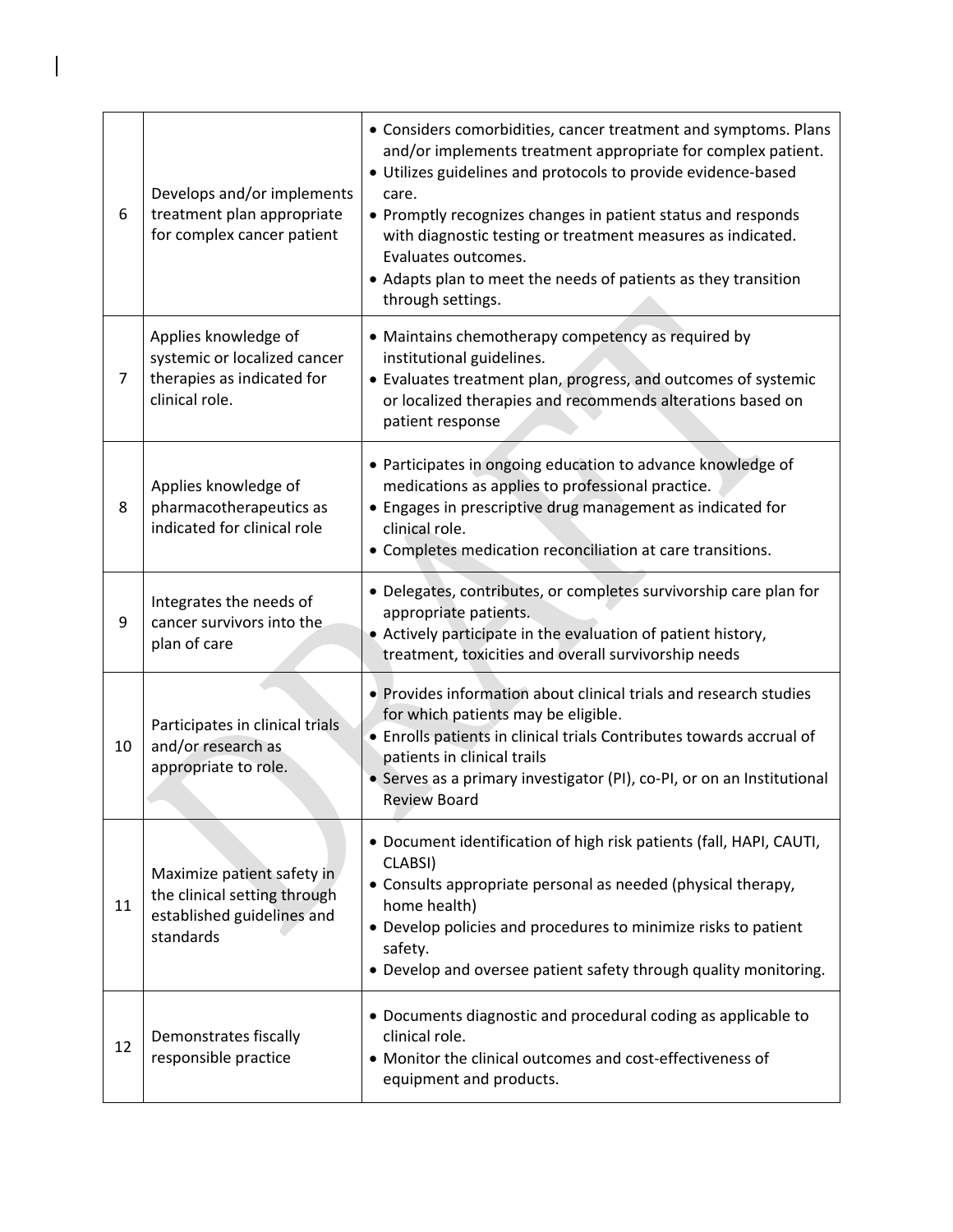**Mentorship and Education** ‐ The OAPN effectively applies guidance and coaching skills which often incorporate patient education, in medically complex oncology situations experienced by patients and caregivers while maintaining the therapeutic APN‐patient relationship. APNs also use these skills in the mentoring of students and colleagues, and in the provision of community education on a wide variety of cancer related topics/processes.

| $\mathbf{1}$                                                                                                                                                                                           | Conduct ongoing<br>educational needs<br>assessments                                          | Creates educational needs assessments applicable for<br>$\bullet$<br>patients, caregivers and family member.<br>Designs appropriate educational opportunities for<br>$\bullet$<br>professional colleagues and students.<br>Identifies areas of educational need specific to the<br>$\bullet$<br>community, in partnership with community organizations,<br>Applies results of assessment to identify educational gaps,<br>$\bullet$<br>and formulates plan to address needs.<br>Facilitates or provides cancer related educational<br>$\bullet$<br>opportunities for students, colleagues and community<br>populations<br>Measures outcomes of provided education such as comparing<br>$\bullet$<br>the results of pre- and post- knowledge surveys and/or<br>reviewing attendee evaluations of educational offerings.<br>Modifies course content as needed based on analysis of<br>$\bullet$ |
|--------------------------------------------------------------------------------------------------------------------------------------------------------------------------------------------------------|----------------------------------------------------------------------------------------------|-----------------------------------------------------------------------------------------------------------------------------------------------------------------------------------------------------------------------------------------------------------------------------------------------------------------------------------------------------------------------------------------------------------------------------------------------------------------------------------------------------------------------------------------------------------------------------------------------------------------------------------------------------------------------------------------------------------------------------------------------------------------------------------------------------------------------------------------------------------------------------------------------|
| $\overline{2}$                                                                                                                                                                                         | Provides guidance to<br>patients and/or caregivers,<br>students and colleagues.              | measured outcomes.<br>Assists patients and family members to gain an understanding<br>$\bullet$<br>of their own feelings, and examine alternatives as it relates to<br>making a sustained behavior change, managing their own<br>cancer illness or health, and preparing for continuum of care<br>transitions (ex. moving from acute care to hospice care)<br>through the provision of direction or advisement.<br>Mentors students and/or colleagues to improve nursing<br>$\bullet$<br>performance thereby helping mentees to develop<br>professionally and transition successfully to new<br>opportunities (ex. student to RN to APRN).                                                                                                                                                                                                                                                    |
| 3                                                                                                                                                                                                      | Coaches patients and<br>families through health-<br>related experiences                      | Demonstrates cultural competence through patients and<br>$\bullet$<br>family education and care.<br>Coaches patients and families to achieve mutually agreeable<br>health-related goals (ex. risk reduction, reduced morbidity,<br>and improved quality of life).<br>Communicates effectively during coaching sessions.                                                                                                                                                                                                                                                                                                                                                                                                                                                                                                                                                                       |
| <b>Consultation -</b> The OAPN provides and requests consultation with and for multi-disciplinary care teams<br>to provide the most appropriate care for complex and medically vulnerable individuals. |                                                                                              |                                                                                                                                                                                                                                                                                                                                                                                                                                                                                                                                                                                                                                                                                                                                                                                                                                                                                               |
| 1                                                                                                                                                                                                      | Provide consultation across<br>the care spectrum with a<br>focus on complex medical<br>care. | Identifies missing care interventions, utilizing specialty<br>resources when necessary.<br>Anticipates need for other health care provider services based<br>$\bullet$<br>on patients' symptoms, diagnoses, disease trajectory.                                                                                                                                                                                                                                                                                                                                                                                                                                                                                                                                                                                                                                                               |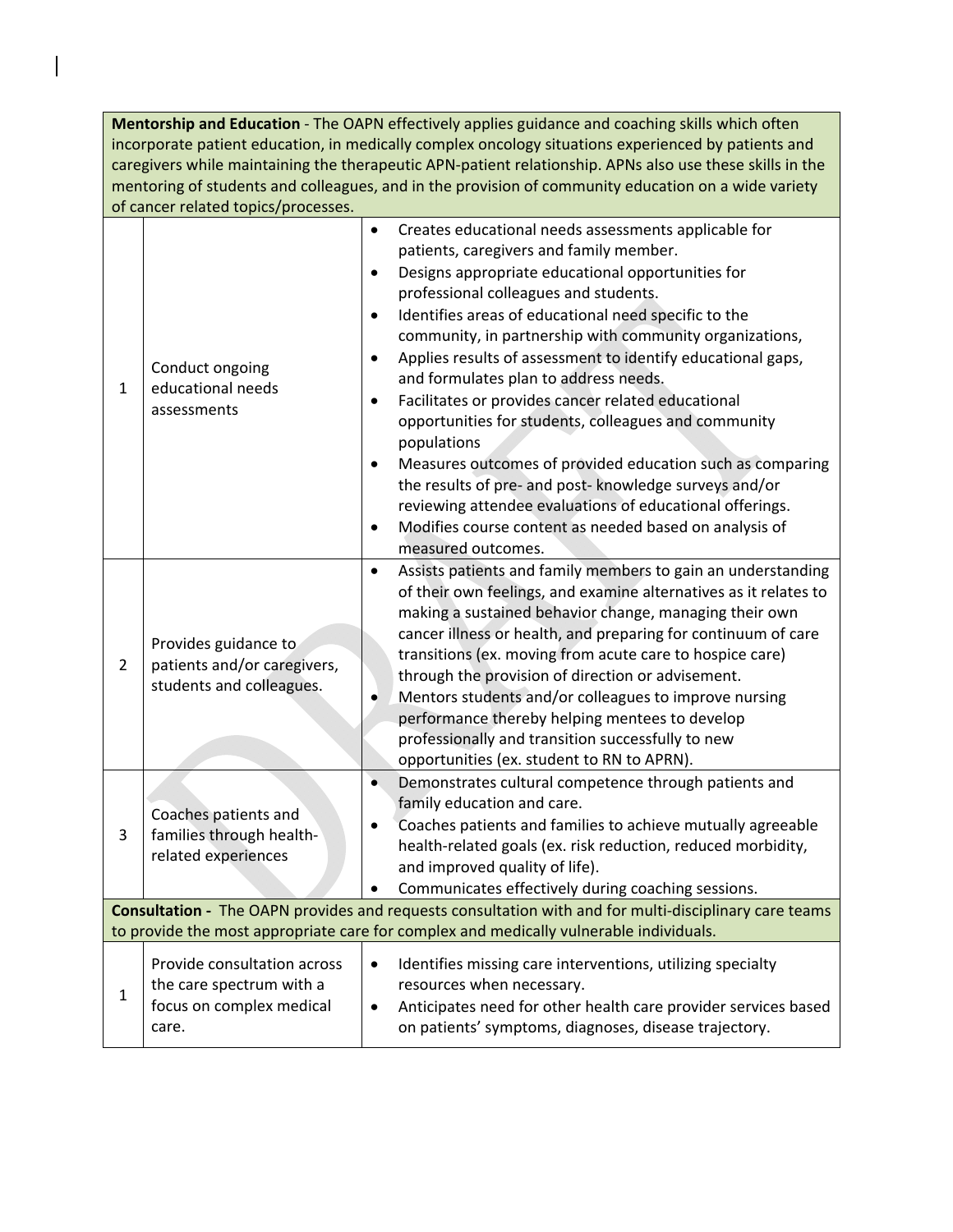| $\overline{2}$ | Performs patient centered<br>care consultation                                                          | Develop effective care plans using evidenced based practice<br>$\bullet$<br>and tailoring it to specific patient needs.<br>Develops treatment recommendations based on patient<br>$\bullet$<br>identified priorities.                                                                                                                                                                                                                                                                                                                               |
|----------------|---------------------------------------------------------------------------------------------------------|-----------------------------------------------------------------------------------------------------------------------------------------------------------------------------------------------------------------------------------------------------------------------------------------------------------------------------------------------------------------------------------------------------------------------------------------------------------------------------------------------------------------------------------------------------|
| 3              | Contributes tailored<br>consultation<br>recommendations                                                 | Assess knowledge gaps of those seeking consultation.<br>٠<br>Provide education to colleagues in a positive, non-judgmental<br>manner to enhance the requestor's future ability to address<br>the complex care challenge.                                                                                                                                                                                                                                                                                                                            |
| $\overline{4}$ | Provides clinically expert<br>administrative consultation                                               | Serves as the clinical expert in matters of program planning.<br>$\bullet$<br>Informs administration of the current and anticipated needs<br>$\bullet$<br>of delivering appropriate expert oncology care.<br>Contributes to administrative discussions and decisions<br>$\bullet$<br>impacting cancer care programs measured by presence at<br>administrative meetings.<br>Assists in resolution of complex organizational issues that<br>$\bullet$<br>impact cancer care provision, reconciling identified objectives<br>with available resources. |
|                |                                                                                                         | Evidence-Based Practice - The OAPN promotes evidence-based practice by interpreting the literature,<br>integrating best practices, and contributing to the body of knowledge within a specialty or field of                                                                                                                                                                                                                                                                                                                                         |
| practice.      |                                                                                                         |                                                                                                                                                                                                                                                                                                                                                                                                                                                                                                                                                     |
| $\mathbf{1}$   | <b>Promotes Evidenced-Based</b><br>Practice                                                             | Implement EBP whenever possible, identify opportunities to<br>$\bullet$<br>utilize EBP In clinical decision making.<br>Review and critique literature in an ongoing manner to<br>$\bullet$<br>measure the use of evidence in current practice.<br>Assist staff in understanding EBP and be available for<br>$\bullet$<br>mentorship regarding EBP projects to specific questions.<br>Develop tools or provide tools to help staff and mentored<br>$\bullet$<br>APNs to use EBP, review literature and perform searches                              |
| 2              | Able to measure quality of<br>care within and without care<br>setting.                                  | Collect or identify appropriate data for quality metrics<br>$\bullet$<br>Review audit collection documents, observe active<br>participation in presentation of results by OAPN                                                                                                                                                                                                                                                                                                                                                                      |
| 3              | Interpret and apply research<br>to evidenced-based practice.                                            | Analyze current research by doing literature searches and<br>$\bullet$<br>apply to patient related care issues<br>Demonstrate and participate with staff in performing<br>$\bullet$<br>literature search and analysis of research                                                                                                                                                                                                                                                                                                                   |
| $\overline{4}$ | Integrate appropriate and<br>recent research when<br>developing policies,<br>standards, and guidelines. | Participates in development of policies, procedures,<br>$\bullet$<br>standards and guidelines.<br>Identify rationale for implementing appropriate research and<br>apply evidence provided in support of standardized<br>procedures.                                                                                                                                                                                                                                                                                                                 |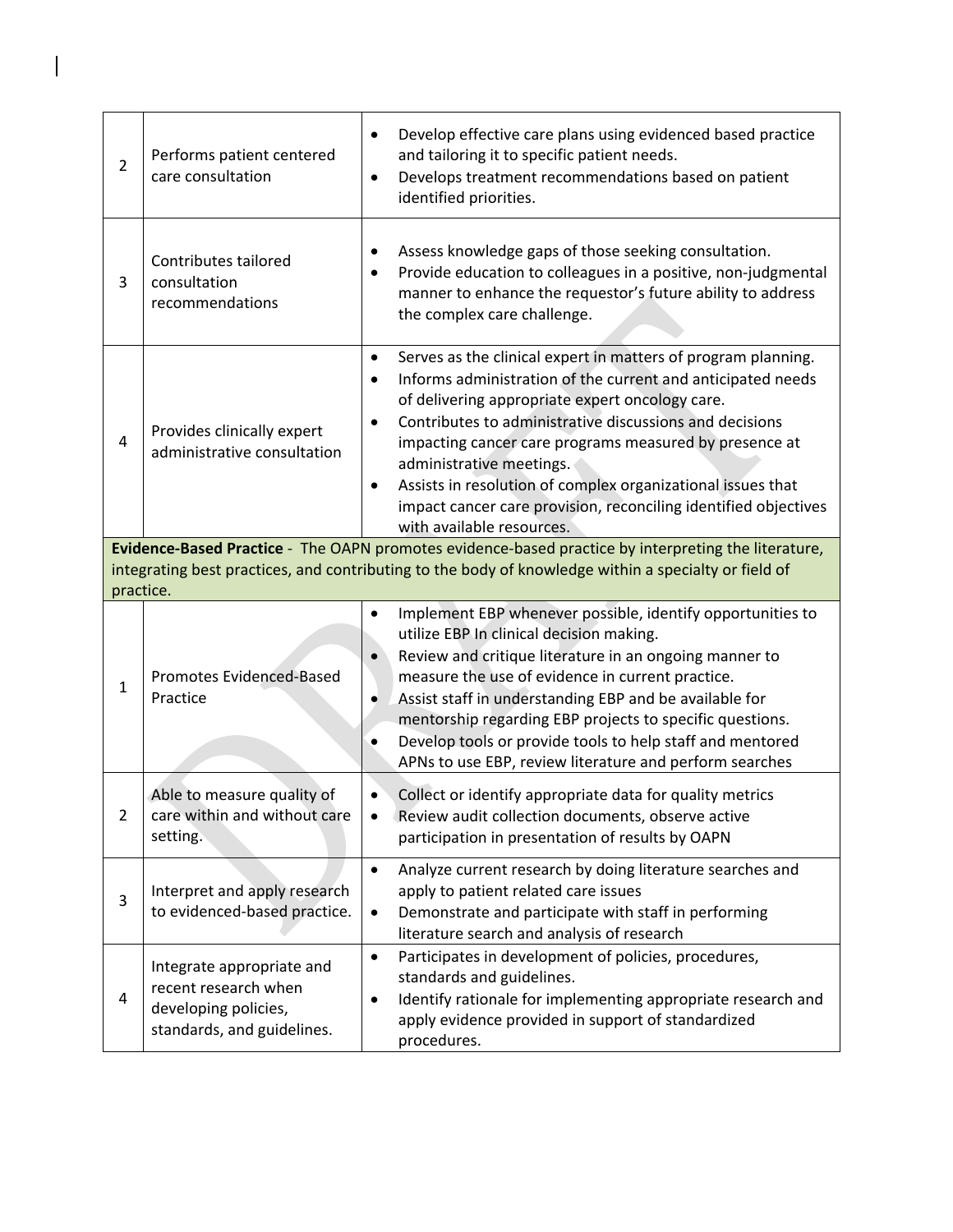| 5              | Identify practice areas that<br>lack sufficient evidence<br>based guidelines                                                 | Examine EBP efforts aimed at finding answers to work-<br>$\bullet$<br>arounds and new problems with patient care.<br>Review of completed EBP projects<br>$\bullet$<br>Review and coordinate leadership of EBP teams<br>$\bullet$<br>Utilize knowledge of EBP projects as mentors to non-nursing<br>$\bullet$<br>staff (example: Serve on IRBs)                                                                                                                                                                                                                                                                                                                    |
|----------------|------------------------------------------------------------------------------------------------------------------------------|-------------------------------------------------------------------------------------------------------------------------------------------------------------------------------------------------------------------------------------------------------------------------------------------------------------------------------------------------------------------------------------------------------------------------------------------------------------------------------------------------------------------------------------------------------------------------------------------------------------------------------------------------------------------|
| 6              | Incorporate best practice<br>changes in an ongoing<br>manner                                                                 | Ongoing demonstration of building expert knowledge<br>$\bullet$<br>Participates in/Leads EBP initiatives.<br>$\bullet$<br>Measure commitment to clinical excellence by reviewing<br>$\bullet$<br>continuing education participation, implementation of EBP<br>projects.                                                                                                                                                                                                                                                                                                                                                                                           |
| 7              | Promote and disseminate<br>evidenced based practice<br>interventions.                                                        | Publishes and presents on EBP topics at the local, state,<br>$\bullet$<br>national level.<br>Participate in mentoring staff, students and other non-nursing<br>$\bullet$<br>staff in EBP projects and publications.<br>Review of current publications and attend presentations<br>$\bullet$<br>based on EBP and communicate findings with staff/institution<br>to make decisions on practice                                                                                                                                                                                                                                                                      |
|                |                                                                                                                              | Leadership - The OAPN leads and supports a purposeful and systematic approach to change within a<br>clinical specialty and across an organization's care continuum and beyond by developing and role                                                                                                                                                                                                                                                                                                                                                                                                                                                              |
|                |                                                                                                                              | modeling evidence-based practice standards, cultivating an environment of ongoing learning,                                                                                                                                                                                                                                                                                                                                                                                                                                                                                                                                                                       |
|                |                                                                                                                              | advocating health policy initiatives and fostering resiliency among colleagues.                                                                                                                                                                                                                                                                                                                                                                                                                                                                                                                                                                                   |
| $\mathbf{1}$   | Leads in identifying and<br>promoting clinical<br>excellence.                                                                | Conducts routine review of literature to identify new and<br>$\bullet$<br>relevant information to improve oncology nursing practices.<br>Assesses and synthesizes knowledge level, skill and practice<br>competencies of nurses and nursing personnel.<br>Effects change within multiple teams and engages team<br>members in the change process.                                                                                                                                                                                                                                                                                                                 |
| $\overline{2}$ | Acts as a change agent to<br>advance oncology nursing<br>practice across an<br>organization and along the<br>care continuum. | Demonstrates the ability to assess individuals, groups and<br>$\bullet$<br>their environment to support their learning of new knowledge<br>and skills, and ability to implement desired changes.<br>Employs a variety of methods to achieve desired outcome.<br>Develops metrics to evaluate successful implementation and<br>sustainability of change.<br>Supports institutional decisions and is a positive role model<br>$\bullet$<br>during the change process.<br>Collaborates with colleagues in all phases of the change<br>$\bullet$<br>initiative.<br>Assesses outcome trends across practice settings related to<br>$\bullet$<br>oncology nursing care. |
| 3              | Actively participates in<br>community and professional<br>organizations.                                                     | Participates in community and professional organizations<br>$\bullet$<br>supporting the oncology nurse and those with cancer and<br>their caregivers.<br>Advances the field through writing, publishing, presenting,<br>$\bullet$<br>and participating in professional activities and mentorship.<br>Serves as a clinical preceptor for graduate students pursuing<br>$\bullet$<br>an advanced degree to become an OAPN.                                                                                                                                                                                                                                          |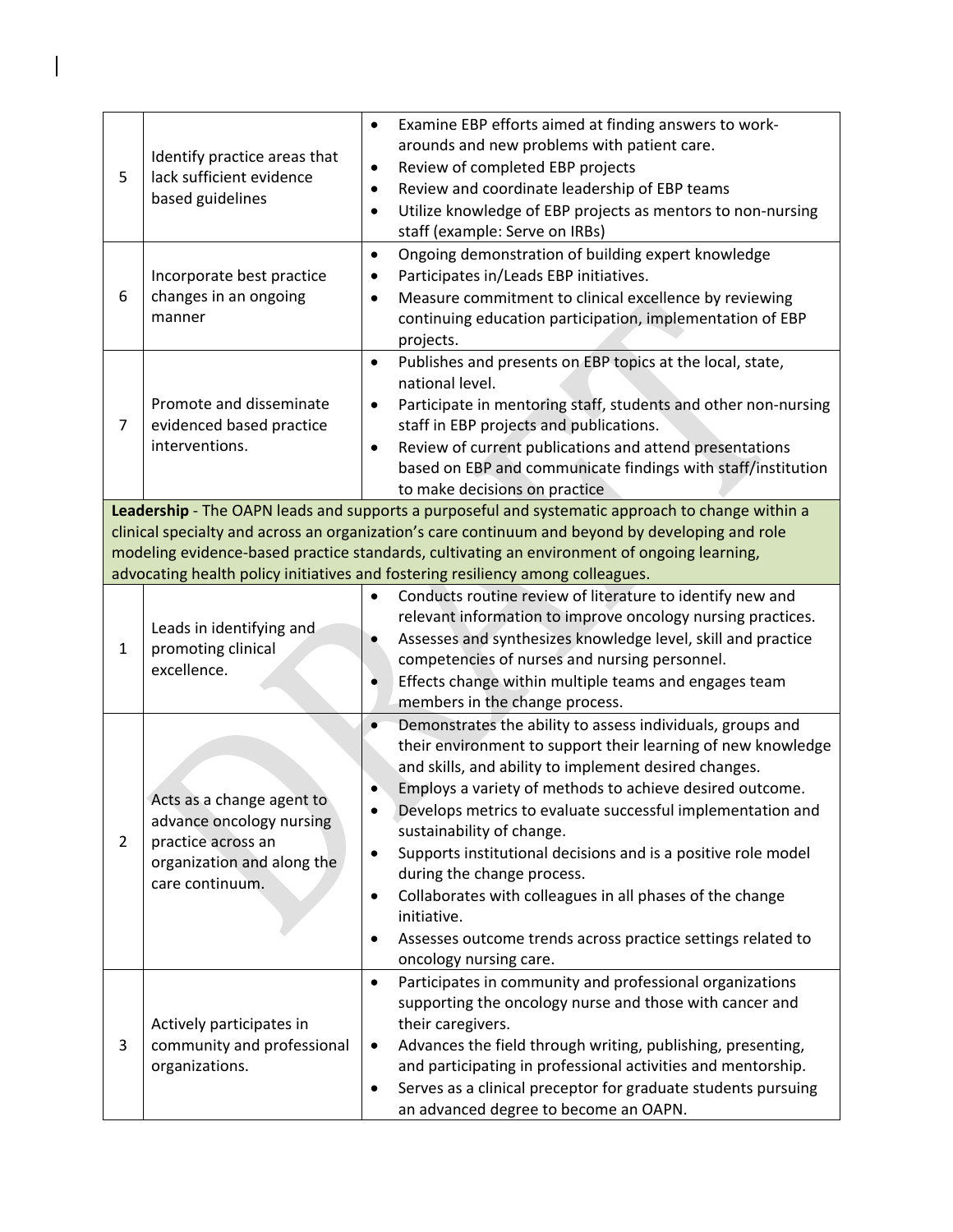| 4              | Supports legislative and<br>regulatory initiatives that<br>advance the health of the<br>public in relation to<br>oncology. | Analyzes and interprets the impact of legislative and<br>$\bullet$<br>regulatory policies and changes as they affect oncology<br>nursing practice.<br>Participates in regulatory initiatives applicable to oncology<br>$\bullet$<br>care by attending HPA presentations and lobbying.<br>Promotes the role of the oncology APN in improving patient<br>$\bullet$<br>and system outcomes.<br>Coaches other nurses to participate in HPA activities.<br>$\bullet$                                                                                                                                                                                        |
|----------------|----------------------------------------------------------------------------------------------------------------------------|--------------------------------------------------------------------------------------------------------------------------------------------------------------------------------------------------------------------------------------------------------------------------------------------------------------------------------------------------------------------------------------------------------------------------------------------------------------------------------------------------------------------------------------------------------------------------------------------------------------------------------------------------------|
| 5              | Advocates for improved<br>access, quality and cost-<br>effective healthcare                                                | Identifies facilitators and barriers to comprehensive cancer<br>$\bullet$<br>care.<br>Advocates for the healthcare needs and rights of patients<br>٠<br>with cancer and their families.<br>Identifies and refers to appropriate and available resources,<br>$\bullet$<br>i.e., financial navigators, case managers, outreach programs<br>Recommend changes in equipment or other products based<br>$\bullet$<br>on best evidence, clinical metrics, and fiscal stewardship.                                                                                                                                                                            |
|                |                                                                                                                            | Collaboration - The OAPN models collaborative practices when caring for patients and families.                                                                                                                                                                                                                                                                                                                                                                                                                                                                                                                                                         |
| $\mathbf{1}$   | Collaborates with<br>interprofessional team to<br>provide comprehensive<br>cancer care.                                    | Implements comprehensive plans of care for individuals with<br>$\bullet$<br>cancer.<br>Facilitates communication between healthcare team<br>$\bullet$<br>members.<br>Coordinates care transitions across the cancer care<br>$\bullet$<br>continuum.                                                                                                                                                                                                                                                                                                                                                                                                    |
| $\overline{2}$ | Collaborates with patients,<br>families, and caregivers<br>across the care continuum.                                      | Collaborates with patient and caregivers to set individualized<br>$\bullet$<br>goals for care.<br>Develop and implement plans to overcome barriers to care.<br>$\bullet$<br>Documents patient outcomes and revises plan of care as<br>appropriate                                                                                                                                                                                                                                                                                                                                                                                                      |
| 3              | Identifies potential<br>educational barriers that<br>may be a barrier to<br>collaboration.                                 | Coordinate interprofessional collaboration and professional<br>climate within and across nursing units for their impact on<br>nursing practice and outcome metrics.                                                                                                                                                                                                                                                                                                                                                                                                                                                                                    |
| 4              | Develops/Fosters<br>collaborative relationships<br>with community<br>partners/key community<br>stakeholders.               | Identifies potential barriers within the cancer community and<br>$\bullet$<br>outreach to increase or raise awareness within that<br>community.<br>Assess community needs through research and statistics.<br>$\bullet$<br>Initiate community programs to improve community access to<br>$\bullet$<br>care and resources.<br>Develop programs to benefit the disadvantaged and<br>$\bullet$<br>underserved patient populations and their caregivers across<br>the care continuum.<br>Collaborates with community and organizational leaders and<br>$\bullet$<br>policymakers on items of importance to the advanced<br>practice and cancer communities |